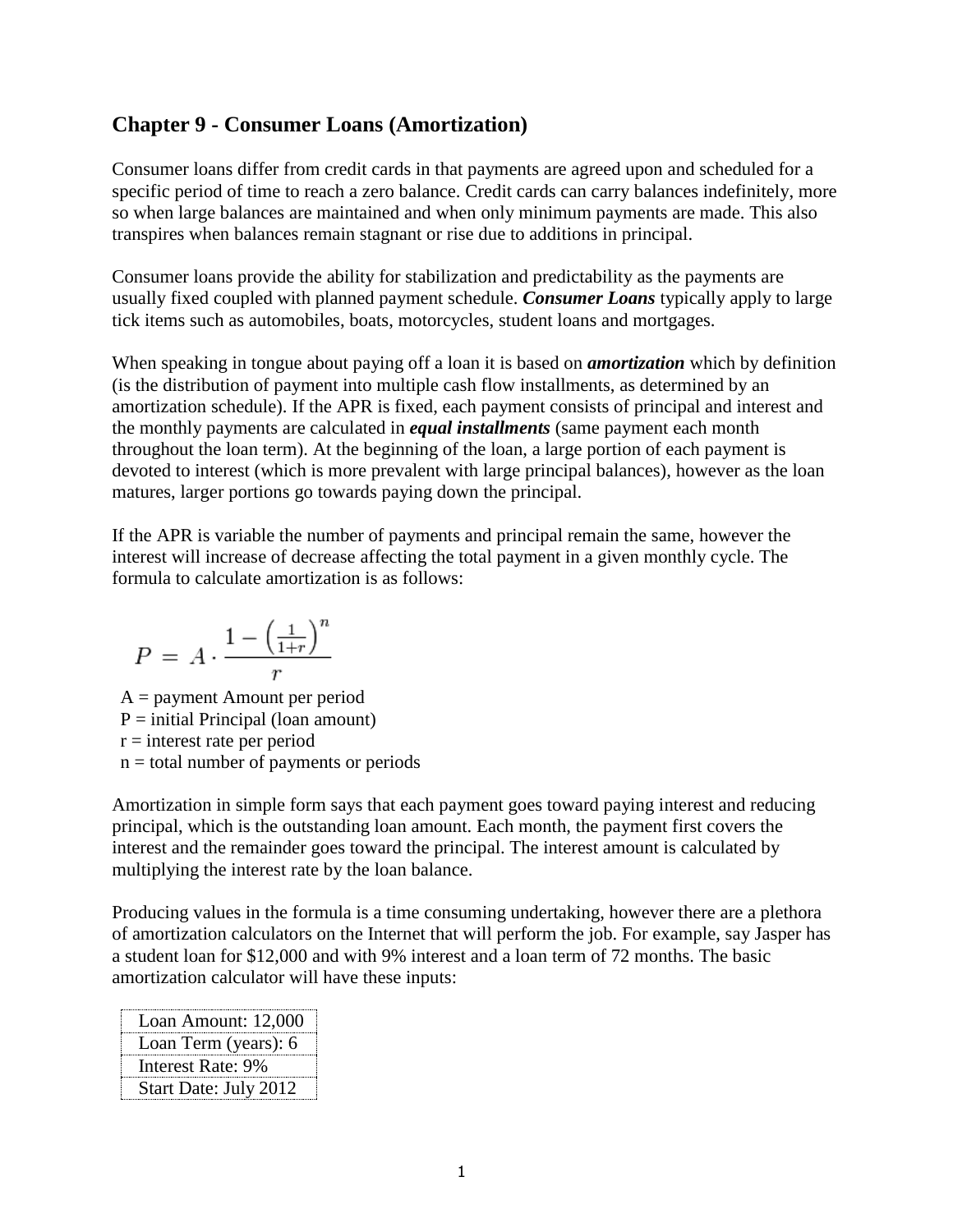| <b>Date</b> | <b>Interest</b> | <b>Principal</b> | <b>Balance</b> |
|-------------|-----------------|------------------|----------------|
| Jul, 2015   | \$90.00         | \$126.31         | \$11,873.69    |
| Aug, 2015   | \$89.05         | \$127.25         | \$11,746.44    |
| Sep, 2015   | \$88.10         | \$128.21         | \$11,618.23    |
|             |                 |                  |                |
| <b>Date</b> | <b>Interest</b> | <b>Principal</b> | <b>Balance</b> |
| Apr, 2021   | \$4.79          | \$211.51         | \$427.79       |
| Jun, 2021   | \$3.21          | \$213.10         | \$214.70       |
| Jun, 2021   | \$1.61          | \$214.70         | \$0            |

From there the calculator will produce a monthly or year schedule for the entire loan term with a monthly payment of \$216.31. (Some months are \$216.30 depending on rounding)

In the Table above, the interest is all but negated and the principal almost equals the actual monthly payment amount. This schedule is 100% predictable as long as the payments are made on time, however with a variable APR the payment can vary.

### *Variable Interest Rate*

In order to pay off a loan with a *variable interest rate* (a fluctuating rate that can change between payment periods), the increase in the interest has to be added to the normal monthly payment to keep the payment cycle on track. This is calculated by taking the interest accumulated in the variable interest rate schedule and subtracting it from the established interest rate at the beginning of the loan.

| <b>Date</b> | <b>APR</b> | <b>Interest</b> | <b>Principal</b> | <b>Added Payment</b> | <b>Payment</b> | <b>Balance</b> |
|-------------|------------|-----------------|------------------|----------------------|----------------|----------------|
| Jul, 2015   | 9%         | \$90.00         | \$126.31         | NA.                  | \$216.31       | \$11,873.69    |
| Aug, 2015   | 0%         | \$98.95         | \$127.26         | $$216.31 + 9.90$     | \$226.21       | \$11,746.44    |
| Sep. 2015   | $0\%$      | \$97.91         | \$128.21         | $$216.31 + 9.80$     | \$226.11       | \$11,618.23    |

September 2015 variable interest subtracted from September 2015 fixed interest equals \$9.90  $(\$98.95 - 89.05)$ . On the inverse if the interest were to decrease then the calculation would be subtract the variable interest rate from the fixed interest rate schedule. For example, if the interest were to drop to 8% in August the accumulated interest would be \$79.16 which is \$9.89 lower than the fixed interest at \$89.05. This would decrease the payment to from \$226.31 to \$216.42 (\$226.31 - \$9.90).

#### **Paying down the Loans**

An amortized loan behaves no differently than credit card does in that interest is calculated the same way by taking the monthly rate and multiplying it by the principal balance. The difference is that credit cards derive the principal from an average daily balance due to the ability to increase the principal. The amortized loan always has a known principal balance by way of the schedule.

When it comes to paying down a loan the same rule applies: decrease the principal and it will decrease the amount of interest levied against it. One of the main reasons people borrow through loans rather than a credit card is that there can be tax advantages. Mortgage and student loan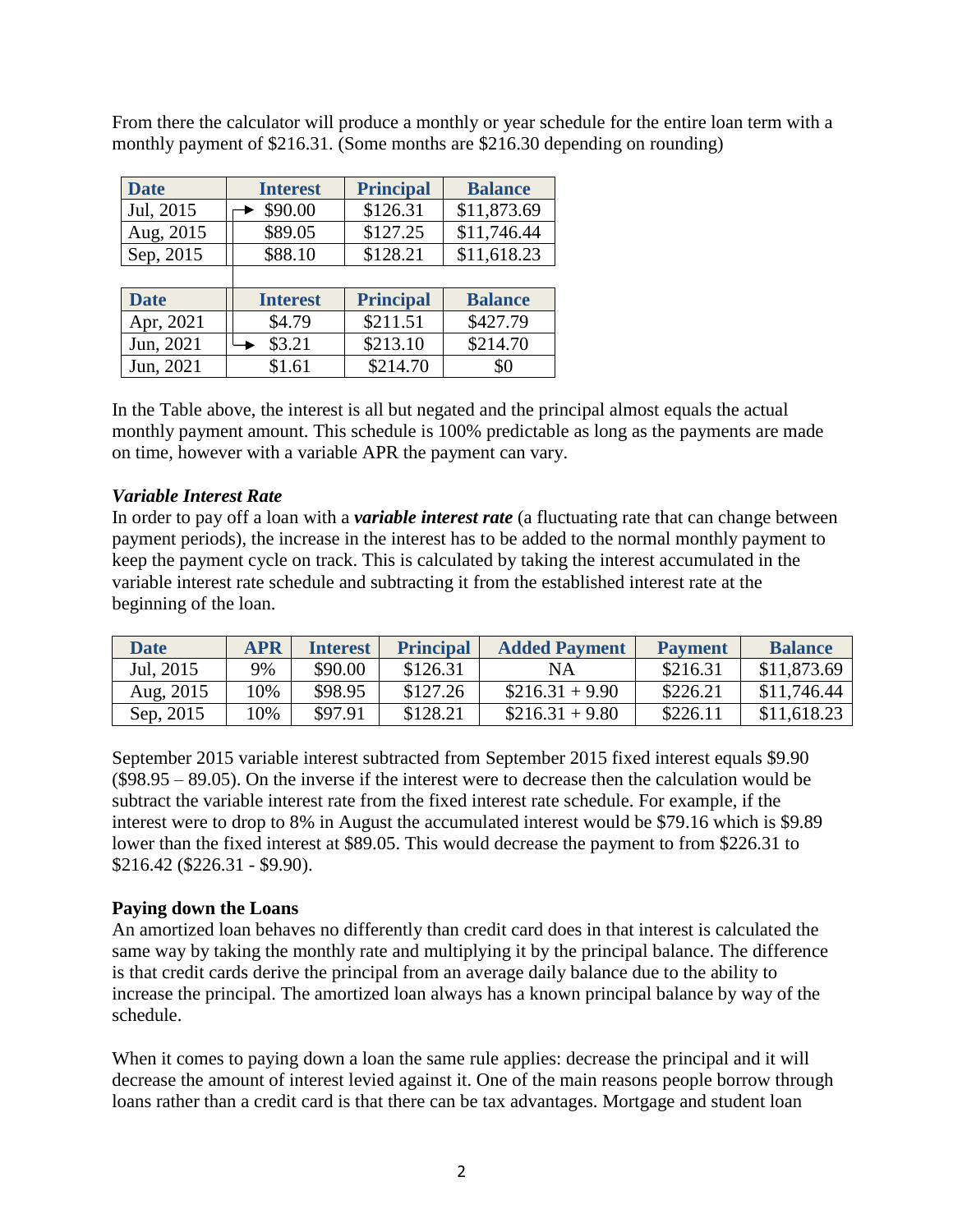interest can be deducted from taxes and interest from an automobile may apply if it is part of a business. Beyond that a fixed payment schedule creates structure and regularity where as a credit card can get people in trouble because of due to the ability to spend freely. Therefore, if one is going to borrow it should be through a loan and not a credit card. Nevertheless, having a fixed loan doesn't mean one should just borrow when the desire presents itself. Borrowing is baked into the budget, but the same applies in that whenever possible pay down the debt quicker than the prescribed schedule.

The loan that is increasing becoming one of the largest debts in budget is then student loan. The price of tuition typically increases each year and more people in middle age have gone back to school to increase their education and job prospects. These loans tend to rack up more interest as they have terms similar to mortgage payments and in turn last much longer than a car payment.

#### *Making additional payments*

Taking \$300 student loan payment from Jasper's the established budget, it is based on \$18,000 for six years, with an interest rate of 6.198%. Just like paying down the credit cards the same exercise can be performed to reduce interest paid to the lender. Taken from the *Credit Card Management Chapter 8*, money can be taken from one or more of the savings vehicles and applied to the monthly payment which will be set at \$250 for the Table below.

| Regular Payment |                | \$250 Prepayment |              |  |                |                 |
|-----------------|----------------|------------------|--------------|--|----------------|-----------------|
| <b>Month</b>    | <b>Balance</b> | <b>Interest</b>  | <b>Month</b> |  | <b>Balance</b> | <b>Interest</b> |
| Jan             | \$17,792.97    | \$92.97          | Jan          |  | \$17,542.97    | \$92.97         |
| Feb             | \$17,584.88    | \$91.90          | Feb          |  | \$17,083.58    | \$90.61         |
| Mar             | \$17,375.70    | \$90.83          | Mar          |  | \$16,621.82    | \$88.24         |
| Apr             | \$17,165.45    | \$89.75          | Apr          |  | \$16,157.68    | \$85.85         |
| May             | \$16,954.12    | \$88.66          | May          |  | \$15,691.14    | \$83.45         |
| Jun             | \$16,741.69    | \$87.57          | Jun          |  | \$15,222.18    | \$81.04         |
| Jul             | \$16,528.16    | \$86.47          | Jul          |  | \$14,750.81    | \$78.62         |
| Aug             | \$16,313.53    | \$85.37          | Aug          |  | \$14,277.00    | \$76.19         |
| Mar             | \$16,097.79    | \$84.26          | Mar          |  | \$13,800.74    | \$73.74         |
| Sep             | \$15,880.94    | \$83.15          | Sep          |  | \$13,322.03    | \$71.28         |
| Oct             | \$15,662.97    | \$82.03          | Oct          |  | \$12,840.84    | \$68.81         |
| <b>Nov</b>      | \$15,443.87    | \$80.90          | <b>Nov</b>   |  | \$12,357.16    | \$66.32         |

In looking at the schedule the interest reduction is not significant in the first year. The total interest after one year with regular payment is \$1,043.84 and \$957.13 with the \$250 additional payment. This equates to only an \$86.71 difference however, the interest is reduced by 32.1% in year two 69.6%. If the loan was paid through by regularly scheduled payments an additional \$967.70 would accumulate. In total making additional prepayments at \$250 saves a total of \$1,830.91 in interest and the loan is also paid off in in three years which is three years earlier than the beginning schedule.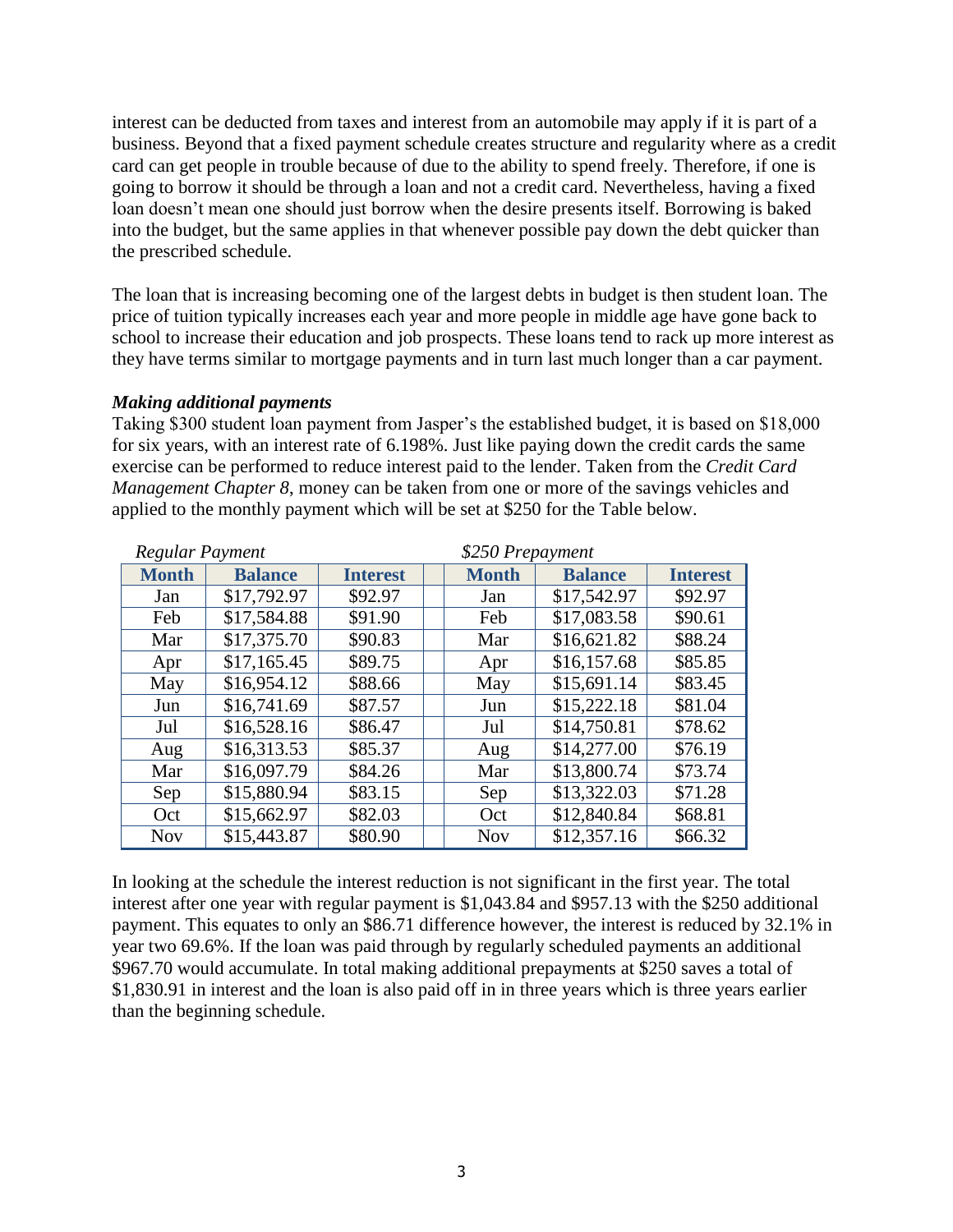| <b>Date</b>  | <b>Interest Regular Payment</b> | <b>Interest with \$250 additional</b> |
|--------------|---------------------------------|---------------------------------------|
| Year 1       | \$1,043.84                      | \$957.13                              |
| Year 2       | \$880.83                        | \$597.28                              |
| Year 3       | \$707.43                        | \$214.48                              |
| Year 4       | \$522.96                        | N/A                                   |
| Year 5       | \$326.74                        | N/A                                   |
| Year 6       | \$118.00                        | N/A                                   |
| <b>Total</b> | \$3,559.80                      | \$1,768.89                            |

(*Note that additional money added to the loan is considered as a prepayment and should always be applied to the principal*)

### **9.1 Pay the Credit Card or the Amortized Loan First?**

When carrying multiple sources of debt, normally the credit card debt should be paid off first as they are revolving debt and because balances can fluctuate due to increases in principal and amount of time it takes to reach a zero balance by just paying the minimum payment.

Going back to Jasper's student loan, after six years the total interest accumulated is \$3,600 without nothing but the regular monthly payment.

Now let's go back to Jasper when he was paying off his credit cards at the same time and it shows that he will pay \$3,056.28 in 33 months.

| Pay off highest card first          | <b>Monthly Payment</b>               | <b>Interest Paid</b> |
|-------------------------------------|--------------------------------------|----------------------|
| Furniture First @ \$331.30 /month   | \$331.30 until balanced reached zero | \$1,101.68           |
| Credit Card Second @ \$121.70/month | Started at \$121.70 ended at \$453   | \$2,044.60           |
| 33 months to pay                    |                                      | \$3,056.28           |

After 33 months of his student loan his interested paid out would be \$2,472.11 with 39 months of payment remaining.

| <b>Student Loan</b>      | <b>Interest Paid to Date</b> |
|--------------------------|------------------------------|
| Interest after 33 months | \$2,472.11                   |

Now that the credit card has been paid off, Jasper can add the \$453 to pay off the student loan. At the 33<sup>rd</sup> month his principal balance would be at \$10,572.11 with 39 months of payments remaining. To complete the math go back to the amortization calculator and input the same criteria but add additional payments of \$453. You will have to find a amortization calculator that allows for extra payments. (*The calculator below is provided by mtgprofessor.com*).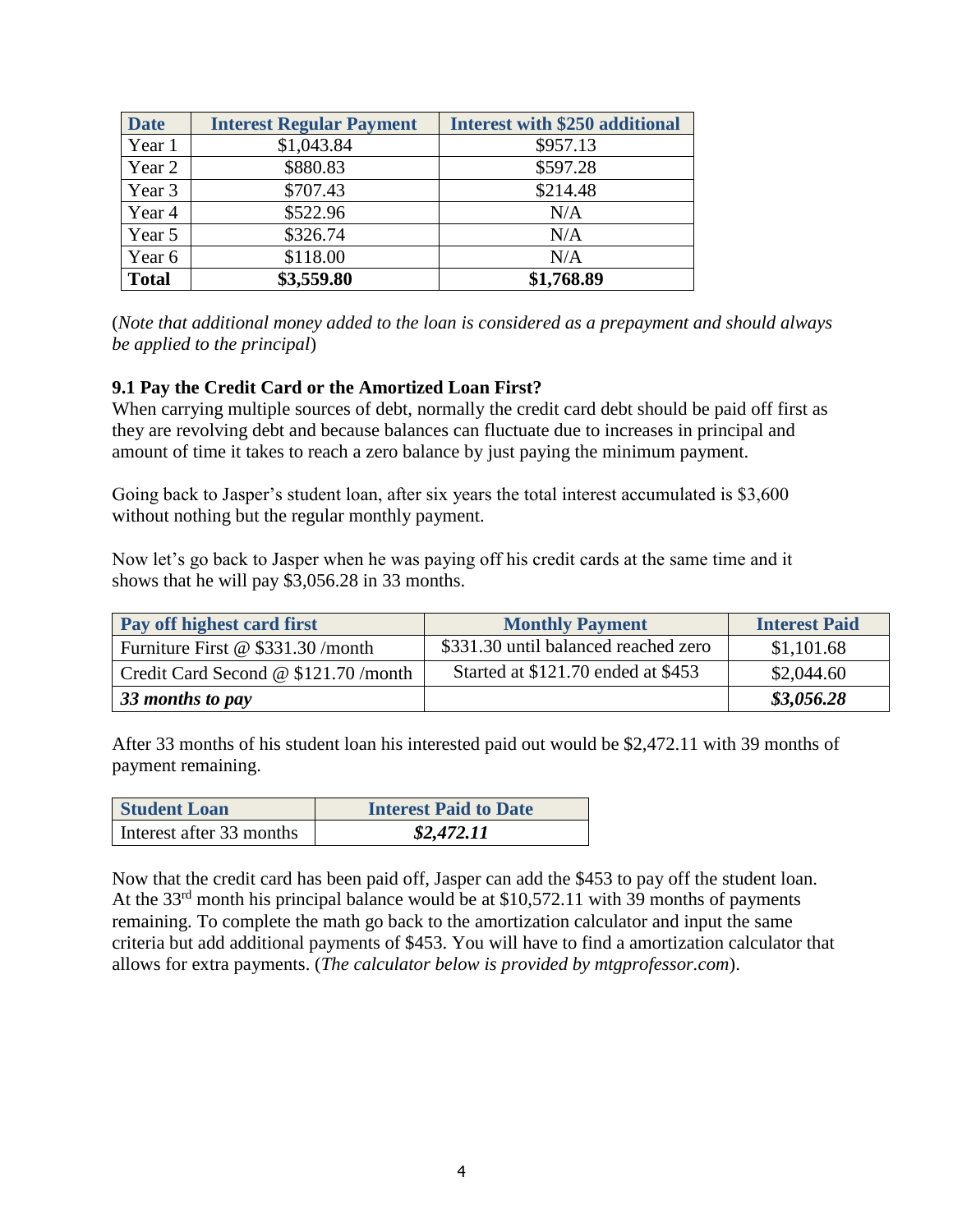| <b>Enter Loan Information</b>                                                     |           |  |  |  |
|-----------------------------------------------------------------------------------|-----------|--|--|--|
| New Loan Amount or Existing Loan Balance (e.g. 100000)                            | 10,572.11 |  |  |  |
| Interest Rate (e.g. 7.50)                                                         | 6.198     |  |  |  |
| $\equiv$ New Loan Term or Period Remaining on Existing Loan, in Months (e.g. 360) | 39        |  |  |  |
| $\equiv$ Number of Monthly Payments in First Year? (1 to 12 - defaultd to 12)     | 12        |  |  |  |

DO NOT USE DOLLAR SIGNS (\$), COMMAS (,) PLUS SIGNS (+) OR PERCENTAGE SIGNS (%) IN ANY INPUT BOXES

| <b>Enter Extra Payments</b>                                                                                                                                 |       |  |                     |  |  |  |
|-------------------------------------------------------------------------------------------------------------------------------------------------------------|-------|--|---------------------|--|--|--|
| <b>Ending In</b><br><b>Extra Payment</b><br><b>Starting In</b><br><b>Amount</b><br><b>Duration</b><br>Month #<br>Month $#$<br>of Change<br><b>Intervals</b> |       |  |                     |  |  |  |
| Monthly                                                                                                                                                     | 11453 |  | Until End of Loan ▼ |  |  |  |

| <b>Interest Saved &amp; Term Reduction With Extra Payments</b> |                                         |                               |  |  |  |
|----------------------------------------------------------------|-----------------------------------------|-------------------------------|--|--|--|
|                                                                | <b>Without</b><br><b>Extra Payments</b> | With<br><b>Extra Payments</b> |  |  |  |
| Loan Term                                                      | 39 months                               | 15 <sub>months</sub>          |  |  |  |
| <b>Total Interest Paid</b>                                     | \$1,127.67                              | \$431.69                      |  |  |  |
| Interest Saved Over Monthly Payment Loan                       |                                         | \$695.98                      |  |  |  |
| Loan Term Will be Shortened By:                                |                                         | 24 months                     |  |  |  |

So we can see that the total interest is \$431.69 and with the extra payments \$695.98 is reduced in interest with a total of 24 months saved. Putting the totals together we see the benefits of paying down the credit card first and then applying it to the student loan.

| <b>Item</b>                        | <b>Interest Paid</b> |
|------------------------------------|----------------------|
| Furniture & Credit Card            | \$3,056.28           |
| Student Loan first wave 33 months  | \$2,472.11           |
| Student Loan second wave 15 months | \$431.69             |
| <b>Total Interest Paid</b>         | \$5,960.08           |

#### **Paying the Amortized Student Loan First**

In going back to the budgeted payments for the credit cards we see that the amounts will change:

| <b>Financing</b> | <b>APR</b> | <b>Balance</b> | <b>Interest</b> | <b>Min Pmt</b> | <b>Budget Pmt</b> | <b>New Pmt</b> |
|------------------|------------|----------------|-----------------|----------------|-------------------|----------------|
| Furniture        | 24%        | \$5,000.00     | \$100.00        | \$153          | \$153             | \$153          |
| Credit Card      | $7\%$      | \$6,000.00     | \$85.00         | \$121.70       | \$300             | \$121.70       |

The new payment will now be \$274.70 rather than the old total between the credit cards which was \$453. This means an additional \$178.30 will go toward the student loan. (In the calculation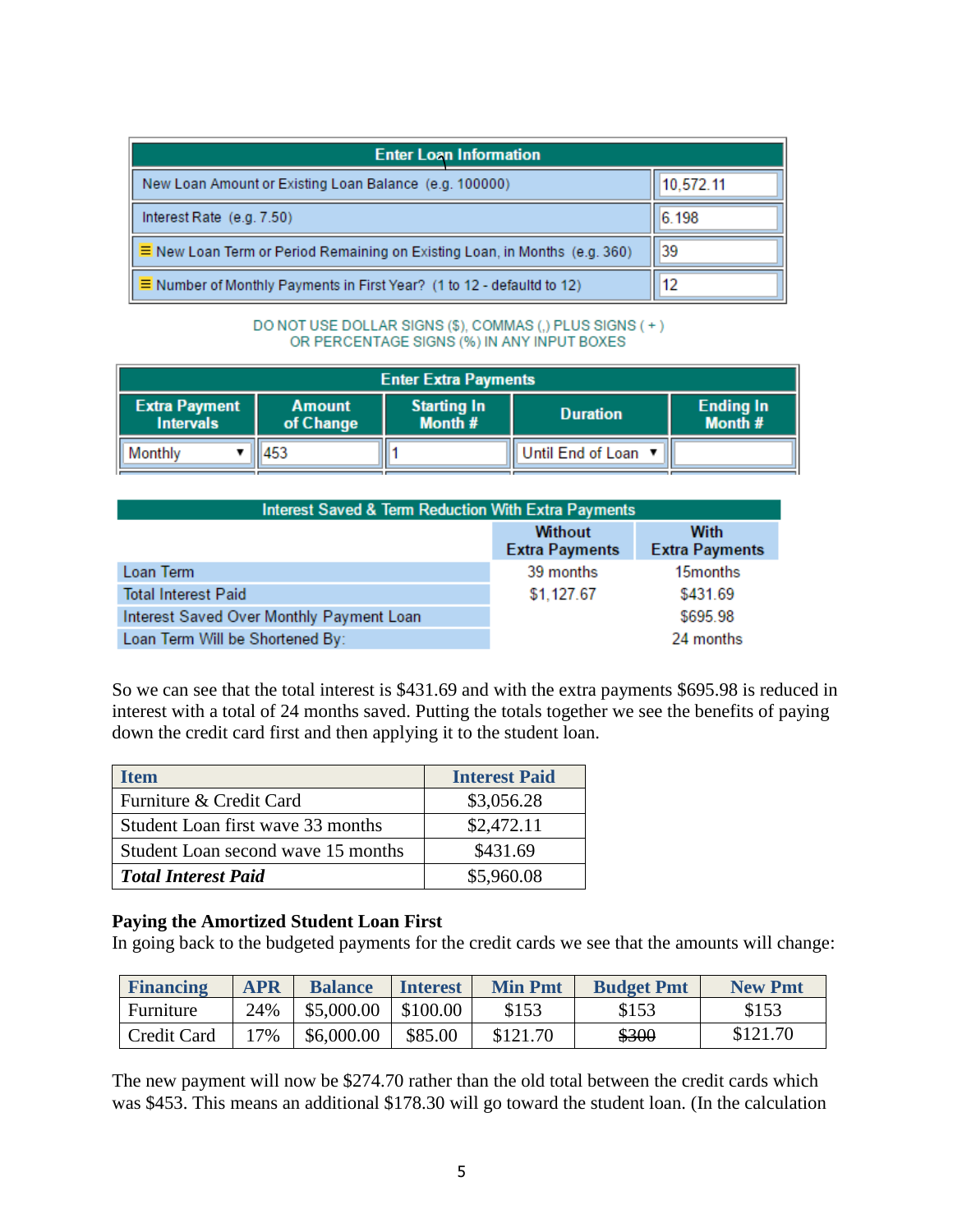the monthly payment will be the same for the credit cards noting that the minimum payment for these cards would reduce each month)

With the \$178.30 added as an additional payment the loan will be paid off 42 months totaling \$2,066.97 interest.

| <b>Basic Loan Information</b>                                  |                                          |                       |                   |                                         |                                      |  |  |
|----------------------------------------------------------------|------------------------------------------|-----------------------|-------------------|-----------------------------------------|--------------------------------------|--|--|
| Loan Amount                                                    |                                          |                       | \$18,000.00       |                                         |                                      |  |  |
| Interest Rate                                                  |                                          |                       | 6.198%            |                                         |                                      |  |  |
| Loan Term (in months)                                          |                                          |                       |                   | 72                                      |                                      |  |  |
| <b>Monthly Payment</b>                                         |                                          |                       | \$300.00          |                                         |                                      |  |  |
| # of Pmts - 1st Year:                                          |                                          |                       | 12                |                                         |                                      |  |  |
| <b>Extra Payments</b>                                          |                                          |                       |                   |                                         |                                      |  |  |
| Interval                                                       | Amount                                   | <b>Start in Month</b> | <b>Duration</b>   |                                         | <b>End in Month</b>                  |  |  |
| Monthly                                                        | \$178.30                                 |                       | Until End of Loan |                                         |                                      |  |  |
| <b>Interest Saved &amp; Term Reduction With Extra Payments</b> |                                          |                       |                   |                                         |                                      |  |  |
|                                                                |                                          |                       |                   | <b>Without</b><br><b>Extra Payments</b> | <b>With</b><br><b>Extra Payments</b> |  |  |
| Loan Term                                                      |                                          |                       |                   | 72 months                               | 42 months                            |  |  |
| <b>Total Interest Paid</b>                                     |                                          |                       | \$3,599.78        | \$2,066.97                              |                                      |  |  |
|                                                                | Interest Saved Over Monthly Payment Loan |                       |                   | \$1,532.81                              |                                      |  |  |
| Loan Term Will be Shortened By:                                |                                          |                       |                   |                                         | 30 months                            |  |  |

The next step is to see where the credit cards stand at that time. With the student loan paid off there is  $$478.30 ($300 + $178.30)$  in additional money to use toward the cards.

| <b>Item</b>                 | <b>Balance</b> | <b>Current Monthly Interest</b> | <b>Interest Paid to Date</b> |
|-----------------------------|----------------|---------------------------------|------------------------------|
| Furniture after 42 months   | \$1,951.69     | \$38.27                         | \$2,918.69                   |
| Credit Card after 42 months | \$4,164.80     | \$58.18                         | \$2,911.10                   |
| <b>Total Interest Paid</b>  |                |                                 | \$5,829.79                   |

The next move is to pay down on the credit card as it accumulating the most interest. So with the current payment of \$121.70, adding \$478.30 generates a new monthly payment of \$600. With that new amount the card will be paid off in the  $50<sup>th</sup>$  month and with an interest grand total paid of \$3,147.83.

At this point the furniture card has principal balance of \$985.75 and will receive a one-month payment of \$679.33 due to the partial payment from the credit card and will be paid off in the  $51<sup>st</sup>$  month due to having only having \$321.73 remaining. The total interest accumulated comes to \$3,147.06.